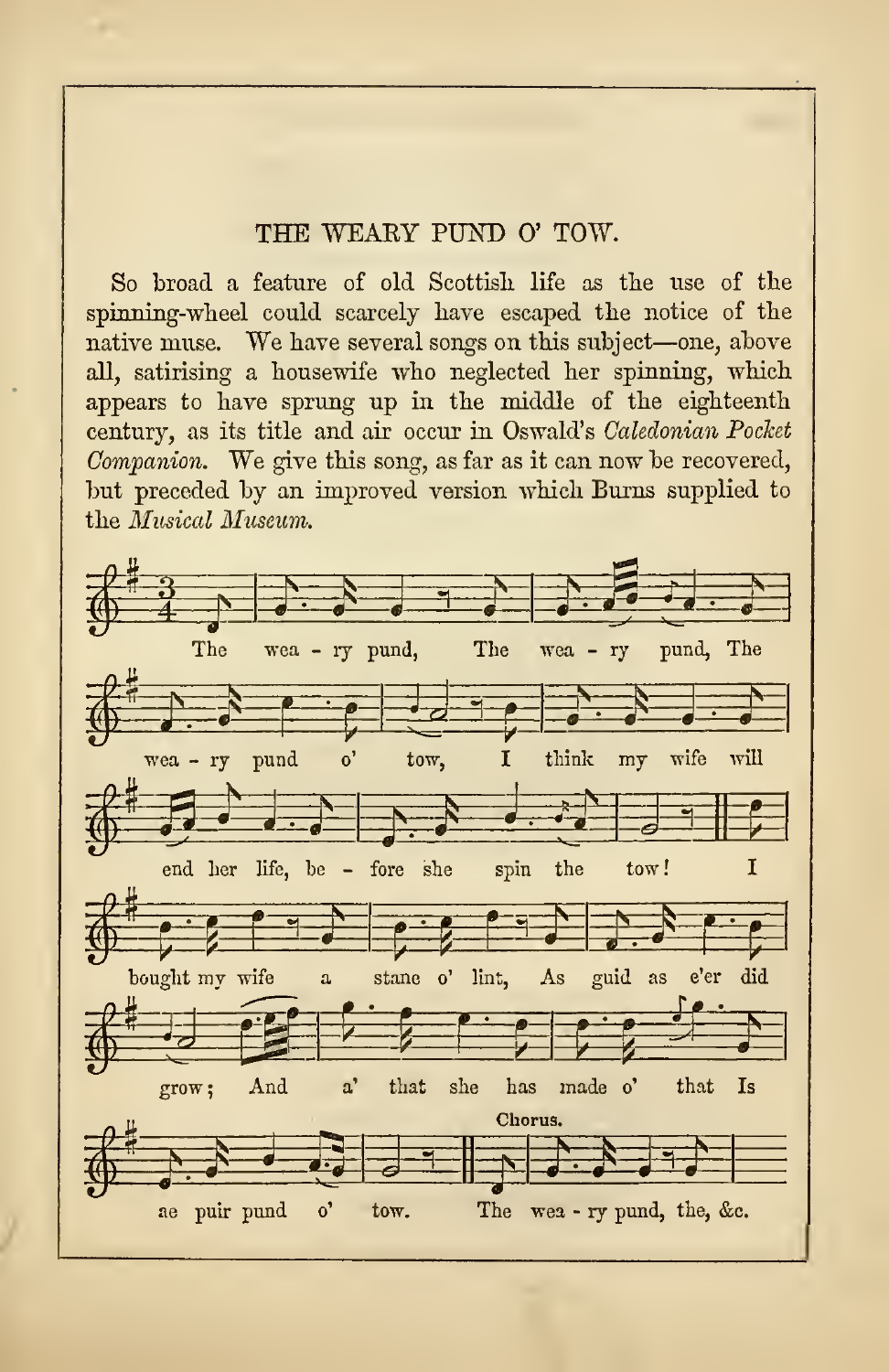## 204 SONGS OF SCOTLAND.

The weary pund, the weary pund, The weary pund o' tow, <sup>I</sup> think my wife will end her life, Before she spin the tow

<sup>I</sup> bought my wife <sup>a</sup> stane o' lint, As guid as e'er did grow ; And a' that she has made o'that Is ae puir pund o' tow.

There sat a bottle in a bole, Beyont the ingle low ; And aye she took the tother sook, To drouk the stoury tow.

Quoth I,For shame, ye dirty dame, Gae spin your tap o' tow ! She took the rock, and wi' a knock, She brak it o'er my pow !

At last her feet, <sup>I</sup> sang to see 't, Gaed foremost o'er the knowe, And ere <sup>I</sup> wed another jaud, I'll wallop in a tow.

## [old version.]

<sup>I</sup> bought my maiden and my wife <sup>A</sup> half <sup>a</sup> pund o' tow, And it will serve them a' their life, Let them spin as they dow. <sup>I</sup> thought my tow was endit It wasna weel begun ! <sup>I</sup> think my wife will end her life Afore the tow be spun.